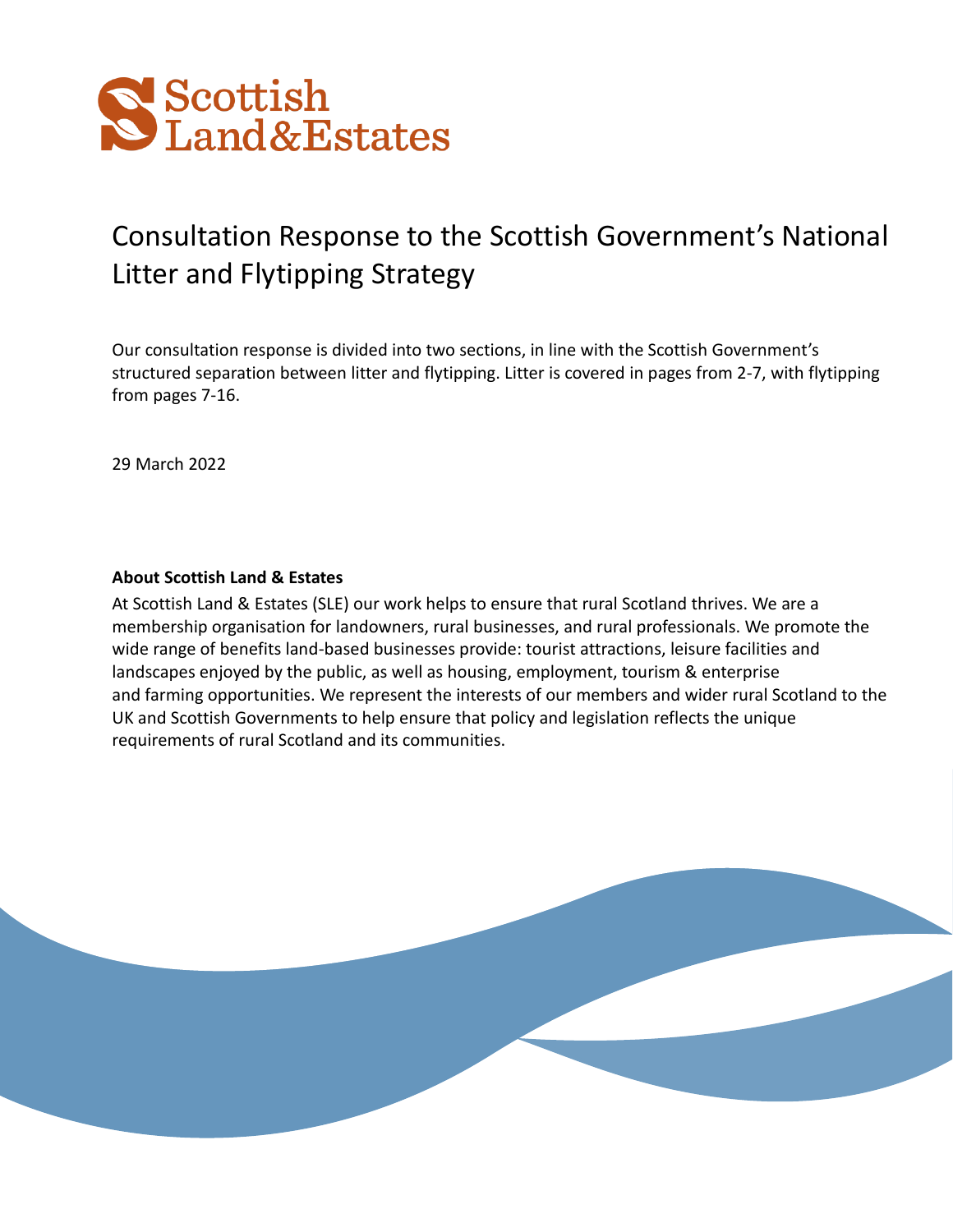

# **LITTER**

# **1. (a) Do you support the proposed action to conduct research to understand the full range of influences on littering behaviours (action 1.1)? Yes / No / Do not know**

Yes

## **(b) Please give reason(s) for your answer.**

Research was already published in 2014, and a review of this output strategy was completed in November 2019. Since this time very little progress has been made to deliver the action points. The new consultation document appears to indicate that the key actions and themes of behavioural change, improvements to service and infrastructure, and considerable toughening of the existing punitive penalties will not be implemented until after the new research has been undertaken and then presented for the consideration of new laws that will prevent this criminal activity. This is totally unacceptable. The delay will result in a further two years of inadequate legislation by the Scottish Government before effective deterrents and actions from this consultation might be put into place. The range of influences on littering behaviours are already well known and documented, particularly following the impact of COVID lockdown since 2020. Further actions and powers are required during 2022 to address the current problems. Scotland cannot wait until at least 2024 for new measures to come into force.

## **2. (a) Do you support the proposed action to develop and adopt a national anti-littering campaign (action 2.1)? Yes / No / Do not know**

Yes

#### **(b) Please give reason(s) for your answer**

We support this action in partnership with other stakeholders. However, the glaring omission from the key action themes is one of education. Scotland's residents and visitors need to understand the true cost of littering and fly tipping which is costing approx. £43m of public money to address the problem and pulling important financial resources away from other deserving needs in our communities. The proposed timescale of four years for the adoption of such a campaign to be put in place is far too slow and is clear evidence that the Scottish Government does not consider these problems to be a priority. Action needs to be taken during 2022 in an effort to reduce the scale of these issues. Leaving it until 2026 will create greater problems in the interim period, and significantly increase the financial burden of addressing the problem in the future.

## **3. Which topics should be a priority to address by behaviour change interventions?**

- Education. This theme needs to be highlighted and quite separate from behavioural change
- Cultural behaviour...take you litter home. People need to be told to comply, not asked
- Effective deterrents. The existing deterrents, and those proposed in this consultation are far too weak and punitive. Without adequate deterrents, offenders will have little fear of the consequences of being caught.
- Enforcement. By the time this stage has been reached, it is evident the preventative strategies have been ineffective. Where enforcement is required, such resulting penalties should be sufficiently severe to discourage further offending.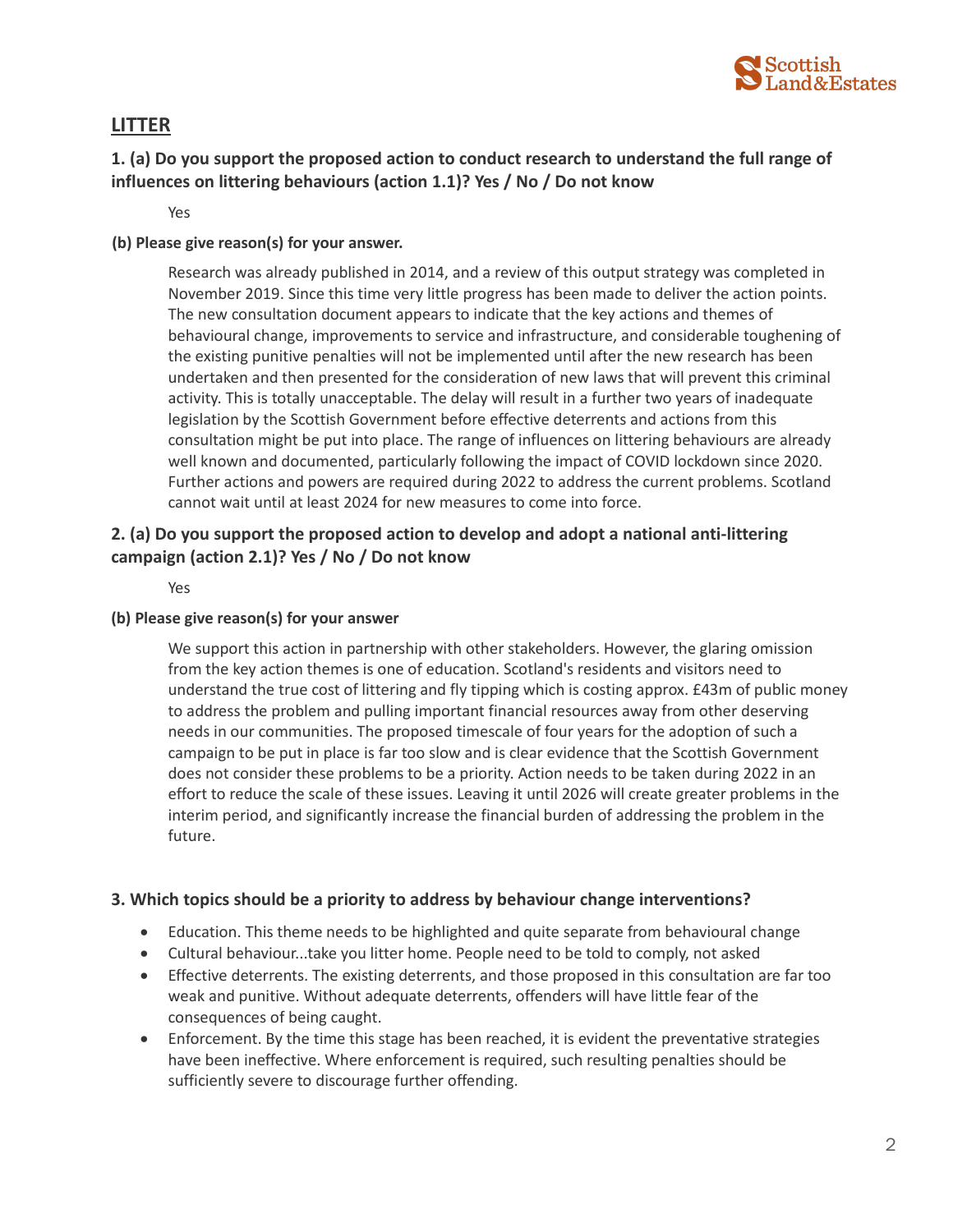

## **4. Is there a need to develop a standard definition for litter that can be used across Scotland? Yes / No / Do not know**

Yes

## **5. Do you support the following proposed actions to:**

**Action 3.1: Review available litter data and reach an agreement between stakeholders on a common approach to data collection? Yes / No / Do not know**

Yes

**Action 3.2: Identify commonly littered items and litter hotspots and work with local authorities to develop targeted interventions? Yes / No / Do not know**

Yes

**Action 3.3: Increase the use of citizen science to support data levels and composition of litter? Yes / No / Do not know**

Yes

## **(b) Please give reason(s) for your answer.**

Using an informed approach to identify effective strategies and actions is essential. Such data already exists from research published in 2014, with the resulting output strategy completed in 2019. There have been some changes in relation to volume and type of litter (in particular human waste) since 2020. However, since 2019 there appears to have very little in the way of effective strategic actions to address the litter problems identified and which we see every day. The output from the 2014 research and resulting strategy therefore appears not to been effectively put into action. The future collection of data to inform our understanding and thinking must be results and action driven, and not simply another information gathering exercise.

## **6. What would encourage increased participation in citizen science data collection?**

The greatest factor which would encourage such participation would be for the data to be seen to be used for positive effect, and not only to inform.

Unfortunately the latter of these elements has constantly been lacking since the Scottish Government's 2014 Strategy was published.

The work line is simple...inform, plan, act.

The proposals set out within this consultation remain consistently too slow and too weak to deliver the changes that are required. A successful blunt message campaign in England was *#Your Rubbish, Your Responsibility'.* We already know that is correct based upon current data, and citizens want to see action, not further delays

## **7. (a) Do you support the proposed actions to:**

## **Action 4.1: Review of CoPLaR (2018) and its implementation by duty holders? Yes / No / Do not know**

Do not know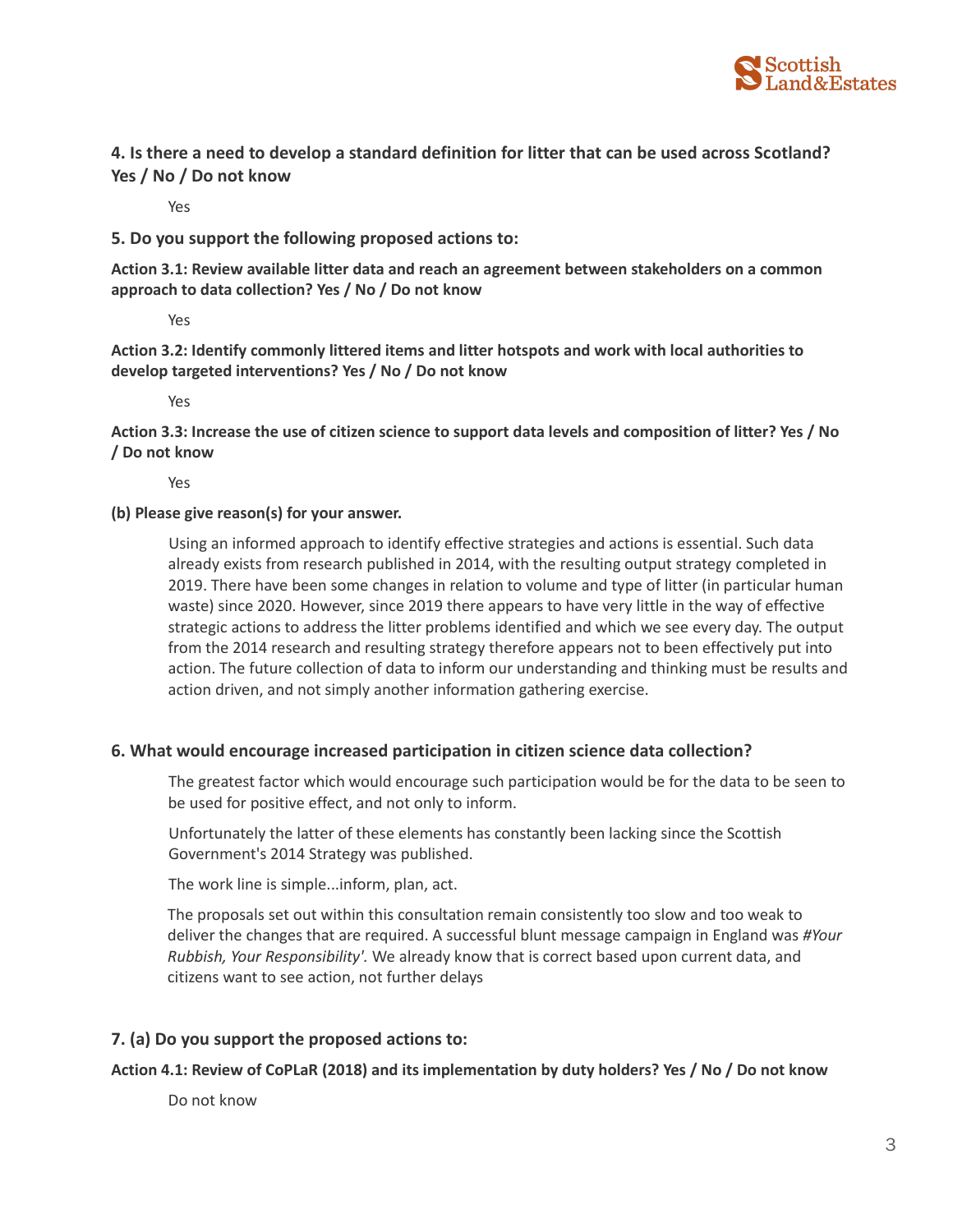

## **Action 4.2: Explore the use of flexible and innovative interventions to support litter prevention and removal? Yes / No / Do not know**

Yes

4.2 Such measures are already in place at many visitor facing attractions, the concepts of which could be utilised as the basis for more rural and urban locations.

## **Action 4.3: Establish an action focused group to encourage collaboration and share best practice between local authorities, national parks and other duty bodies? Yes / No / Do not know**

Yes

#### **(b) Please give reason(s) for your answers**

4.1 (cont.) The decision to introduce a further review of CoPLaR following the 2018 review with updated statutory guidance, should primarily be based upon its perceived success. The concern is that this consultation confirms a further review could take up to two years, when appropriate actions to reduce such problems need to be in place by the end of 2022, not from 2024 and beyond.

4.2 Such measures are already in place at many visitor facing attractions, the concepts of which could be utilised as the basis for more rural and urban locations.

4.3 Such summary discussions already take place within Scotland's Visitor Management Strategy (VMS) group, with meeting minutes being forwarded to the appropriate Scottish Minister. A further action group could be developed, but evidence and ongoing concerns remain that the findings and recommendations from such groups are not taken forward as national initiatives due to the lack of Scottish Government support and infrastructure funding.

## **8. Please provide examples of flexible or innovative interventions that have or have not worked well.**

- Successful:
	- o Removal of litter bins, but with add signage at key managed locations to encourage a 'take your rubbish with you' culture. The NT in England have had a lot of success with this, as have some NTS attractions such as Haddo House and Estate.
	- o Don't allow litter to build up alongside full waste bins…overflowing litter will encourage more litter
	- $\circ$  Use of strong messaging. Explain the real cost of littering in peoples communities, and how a saving of £xx,000 could be better put to good use in their locality
- Not Successful:
	- o The belief that litter is the problem of someone else. It affects us all
	- $\circ$  Installing larger refuse bins and more infrequent emptying, as it encourages their increased use for household waste and flytippers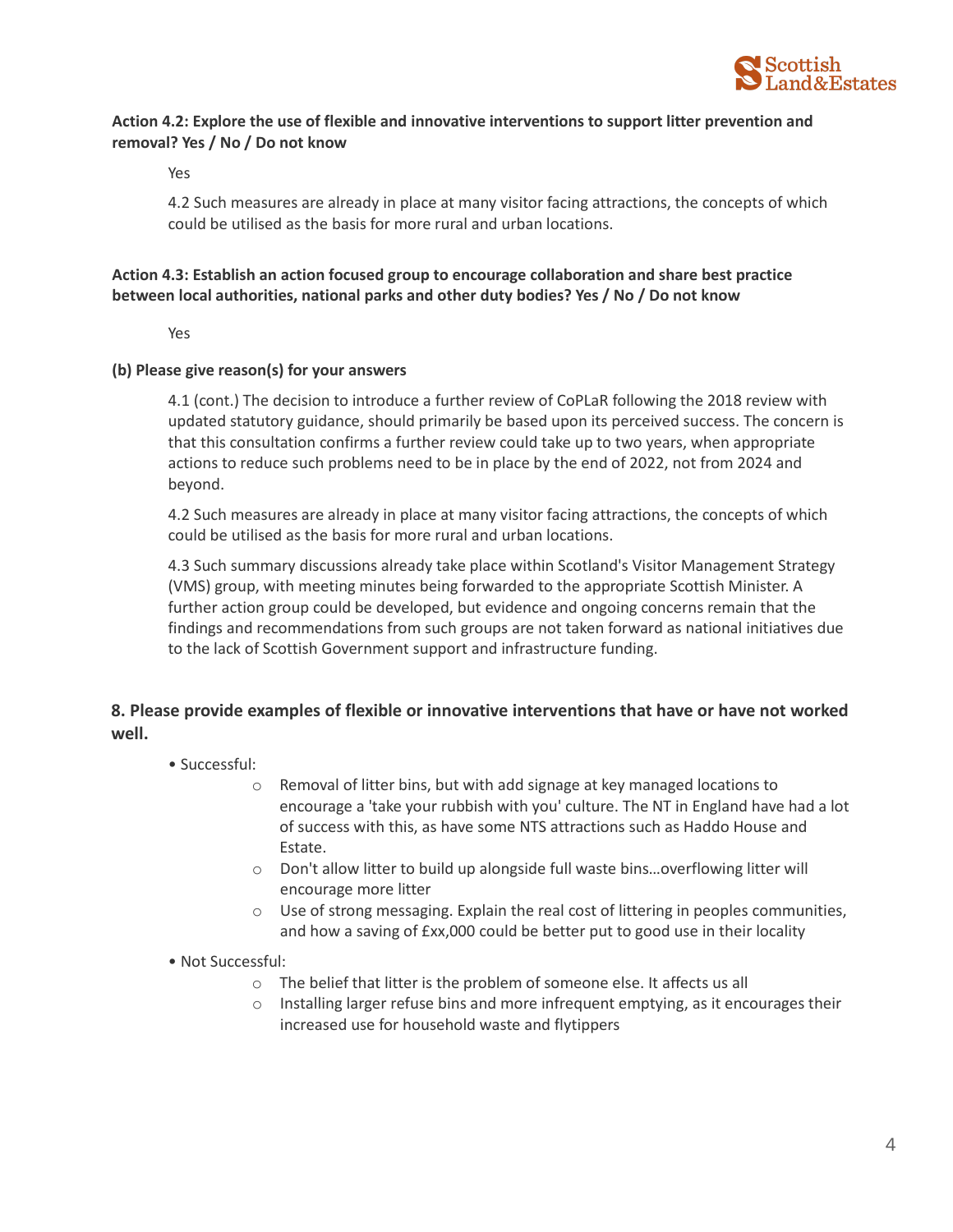

## **9. How can increased collaboration and information sharing across local authorities, national parks and other duty bodies be achieved?**

Such collaboration and information sharing can potentially be achieved by developing a compact and relevant strategic group with representatives drawn from those bodies who actually understand the real problems of littering across Scotland. It is clear from this consultation and recent conversations with Scottish Ministers that the Scottish Government's real understanding of the problems and how to resolve them are wide of the mark.

Much has previously been mentioned about the financial cost of addressing litter problems across Scotland, but this mindset needs to change. The future solutions which need to evolve in identifying and recommending strategies need to be considered by their value, and not simply their cost.

## **10. (a) Do you support the proposed actions to:**

**Action 5.1: Create a national litter hub to provide information to community groups? Yes / No / Do not know**

Yes

#### **Action 5.2: Create a community-focused litter education programme? Yes / No / Do not know**

Yes

#### **(b) Please give reason(s) for your answer.**

The success of any community groups will be largely dependant upon various factors including location, population and demographics. As a minimum all such groups would require :

- The willingness of communities and individuals to participate
- Support from a national or regional group or body will be required to support the efforts of the local communities who are unlikely to have any empowerment roles, physical resources or funding to support their aims

## **11. What advice, information and support should be included in a national litter hub?**

- This initiative needs to be driven and supported by central Government. It should not be an initiative to devolve all responsibility for litter problems to communities
- Public educational, physical and communication resources
- Adequate financial investment to support community initiatives

## **12. What topics should be included in a community-focused litter education programme?**

- What constitutes litter and littering
- The genuine cost of litter problems for our communities, including financial, well-being, environmental, social
- Educating communities how they can reduce the levels and impact of littering in their area
- Bringing the importance of reducing litter into the classrooms as part of the national curriculum
- Making littering as unacceptable within society as drink-driving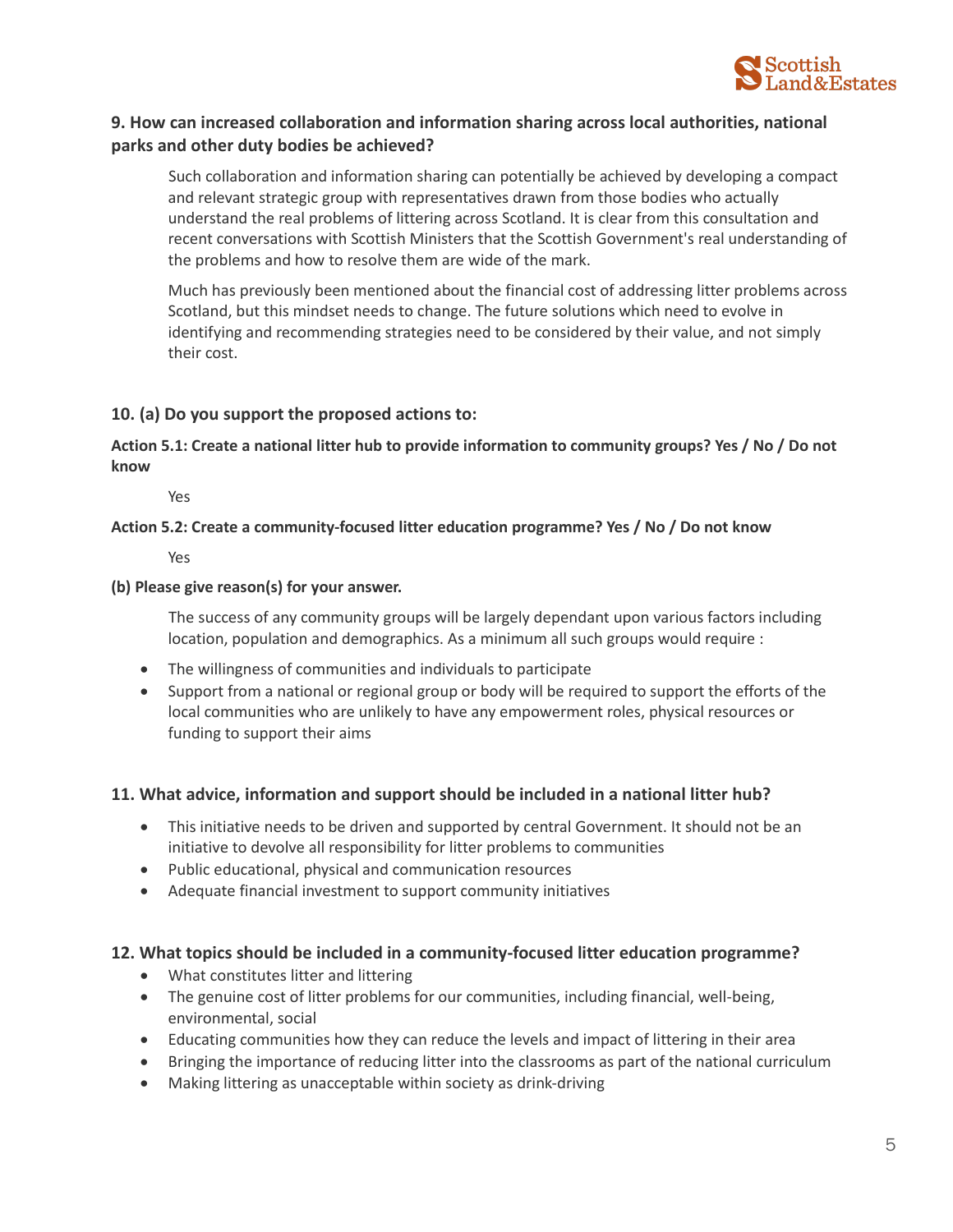

## **13. (a) Do you support proposed actions on enforcement of litter offences to:**

**Action 6.1: Conduct an evidence review of barriers to enforcement? Yes / No / Do not know**

Yes

**Action 6.2: Explore raising current fixed penalty notice amounts? Yes / No / Do not know**

Yes

**Action 6.3: Explore potential alternative penalties to monetary fixed penalties? Yes / No / Do not know**

Yes

**(b) Please give reason(s) for your answers.**

- The National Litter Strategy of 2014 already offered suggestions and proposals that would overcome barriers to enforcement, but the continued inaction by the by the Scottish Government has not seen these adequately delivered.
- The suggested timeline of 2024 for the completion of a further review will delay the process further and is not acceptable. Action is needed now which can be based upon existing recommendations.
- The existing fixed penalty notice (FPN) fines are far too lenient and do not even represent the true costs of administering this process. The penalty process is therefore a further drain on public funding. Significantly higher penalties are required, particularly for repeat littering offenders to act as an adequate deterrent. Suggestions are £250 minimum for a first offence, and great than £1,000 for subsequent offences. The non-payment of fines could potentially be address via additional council tax charges targeting the offender.
- The provision of evidence to support the enforcement process has been overcome in some areas of England through the increased use of body-cameras by appropriate individuals and special fasttrack courts, together which have been shown to reduce litter in cities and larger towns
- Additional powers are required to enable the potential prosecution of vehicle drivers when litter is thrown from their vehicle. Similar such powers already exist for the non-wearing of seat belts by passengers in a vehicle.

# **14. (a) Do you support the proposed action to review and further develop guidance on enforcement best practices (action 7.1)? Yes / No / Do not know**

Yes

## **(b) Please give reason(s) for your answer.**

- There are many examples of good practice around the England which deal with the problem of littering. We should assess those as potential solutions, but unfortunately Scotland is considerably behind the curve on this, despite the review, findings and recommendations from the Scottish Government's 2014 National Litter Strategy review.
- Our primary concern is that a further review, the findings of which would not be completed until 2024, will place Scotland further behind in its battle to tackle the blight of litter. Such delay is further evidence that the Scottish Government are unaware or unwilling to appreciate the severity of the problem across here.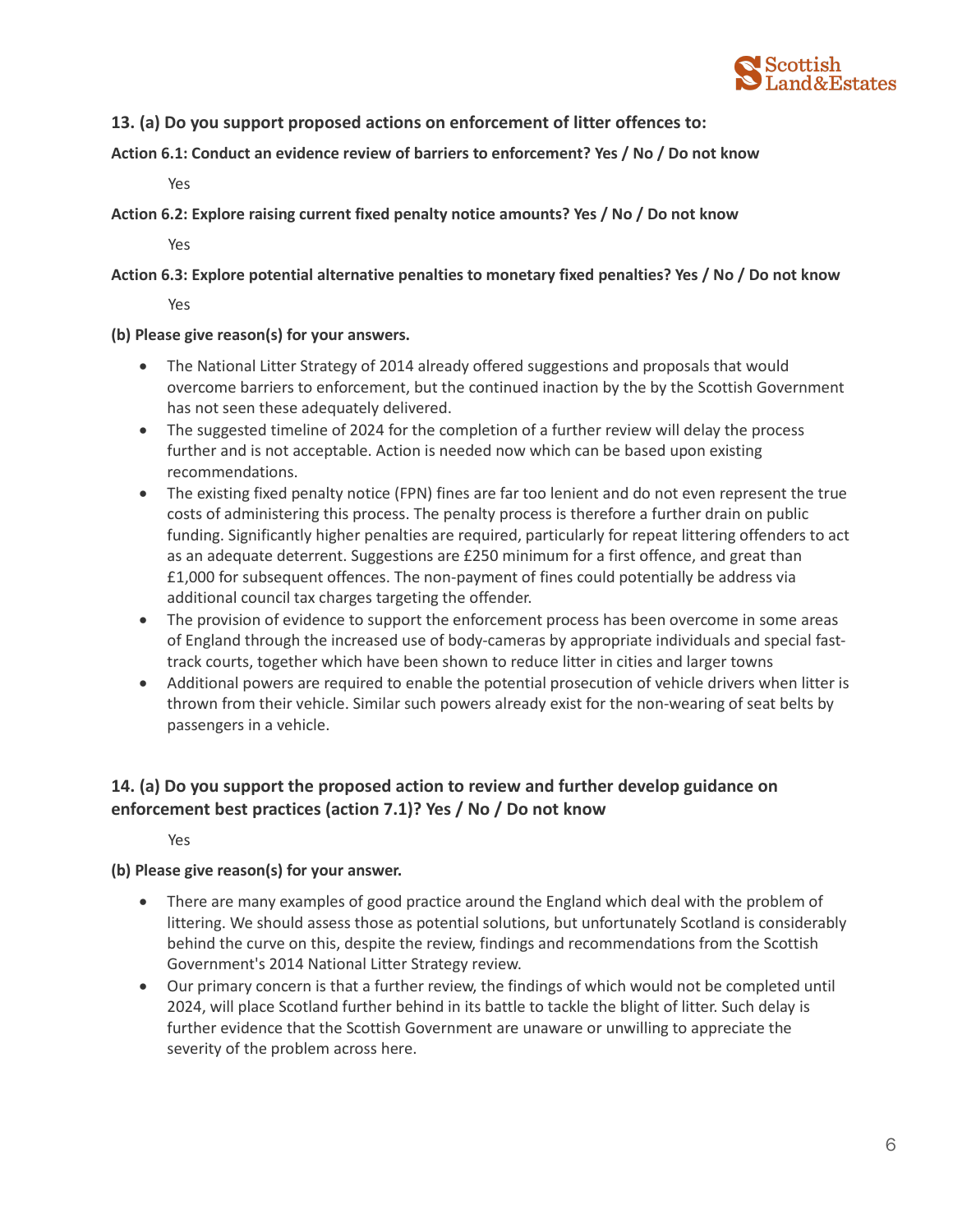

• **14 (b) cont…** Action is needed now to address these problems and it is likely that any proposals coming from the 2024 report will take further years to put into action. It feels as though the initial stages of the current timetable are far too slow in their aspirations.

## **(c) What should be included in this guidance?**

- Any future guidance should include robust plans and objectives which will significantly reduce the problems of litter across Scotland. Our communities, our businesses and our environment deserve this.
- The three themes highlighted as part of this process are Behaviour Change, Services & Infrastructure and Enforcement, but Education is clearly missing as a separate but vital element.
- Deterrents must be at a level that they are seen as such, and not the punitive 'telling off' which currently exists

------------------------------------------------------------

# **FLYTIPPING**

# **15. (a) Do you support the proposed action to conduct research to understand behaviour that leads to flytipping (action 8.1)? Yes / No / Do not know**

Do not know

## **(b) Please give reason(s) for your answer.**

- The behaviour that leads to flytipping is already very well understood and has demonstrated over many years. The severity of the problem has unfortunately become even more prevalent since COVID lockdown restrictions came into force, with a continuing lack of adequate support for those who are feeling the impact of such criminal activity on a regular basis.
- A further review is unlikely to reveal anything of significance which is not already known, and this consultation confirms that a further review could take a further two years to 2024, during which time this blight which scars Scotland's landscape will continue. The type of people who are committing flytipping crimes are known, as are their reasons for committing them, where the crimes are being committed, and why detection and effective punishment is currently so ineffective. The Scottish Government is aware this knowledge exists, but continually there is no effective deterrent or process to bring the offenders to account.
- Therefore, whilst further research for completion by 2024 could be progressed, this should not in any way prevent actions taking place much earlier based upon existing information to address these problems and effectively start to reduce this criminal activity.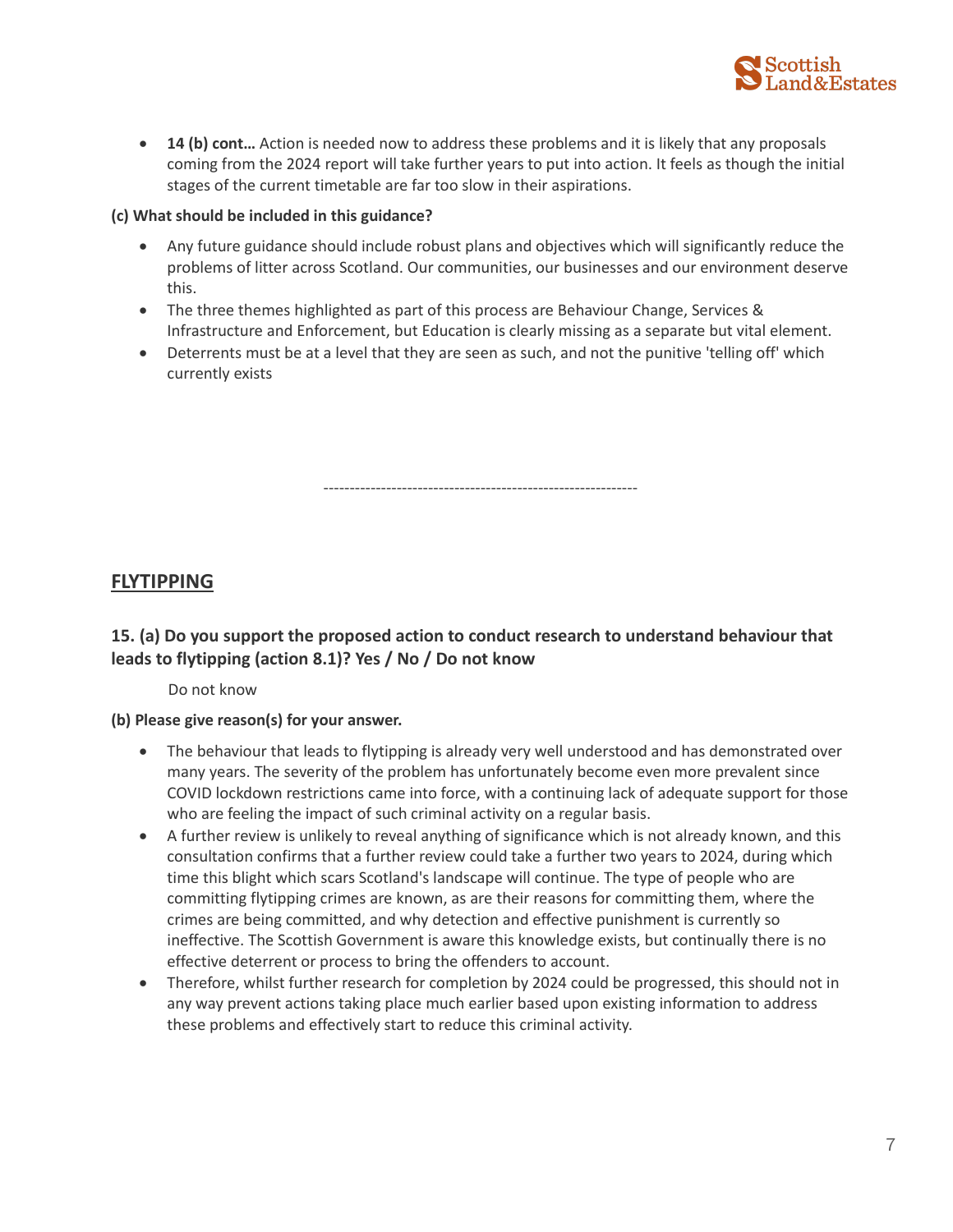

## **16. (a) Do you agree with the proposed actions to:**

**Action 9.1: Develop a sustained, evidence based, national anti-flytipping behaviour change campaign? Yes / No / Maybe**

Yes

**Action 9.2: Create a single information point containing advice on disposal of commonly flytipped materials? Yes / No / Maybe**

Yes

**(b) Please give reason(s) for your answer. Are there topics that should be a priority to address in this campaign?**

- 9.1 The objective to develop such a national campaign is strongly supported. However, there exists significant silo thinking across many bodies, groups and industries which will need to be overcome. There is considerable concern this action has been timetabled by the Scottish Government as a medium priority, which would place the targeted delivery point as far away as 2026. This is totally unacceptable and as a campaign needs to be brought forward to 2022.
- 9.2 The timetable for this action is far too slow and needs to be brought forward to 2022, if not earlier, particularly as again the information already exists.

A core standardised system across Scotland would need to be appropriate for both urban and rural situations, although it should be recognised that the type of flytipped material does differ across such environments. This action point is however unlikely to deliver a reduction in the frequency of flytipping crimes where adequate recycling options are not available, or represent a challenging option for public access which can ultimately lead to an increase in flytipping.

## **17. Are there topics that should be a priority to address in behaviour change interventions?**

- Local information to highlight the availability and access to recycling options needs to become more prevalent across Scotland.
- For those who cannot access recycling points, advice for how to obtain easy access to legitimate and licensed operators should be made available.
- Highlight the penalties for flytipping, regardless of whether a person is the source of the material, or the person committing the flytipping offence.
- In England, the Environmental Protection Act 1990 contains a Householder Duty of Care which confirms they are obliged to check and verify any carrier of their material is licensed and possesses an appropriate waste transfer certificate for their waste. Non-compliance can result in the householder facing prosecution, a fine and a criminal record. Therefore, quite rightly, the householder and flytipper are considered jointly liable for the crime under the 'polluter pays' principal. This same position is urgently needed in Scotland, as currently we do not have such laws and for flytipping offences, the victim and not the offender is frequently made to pay.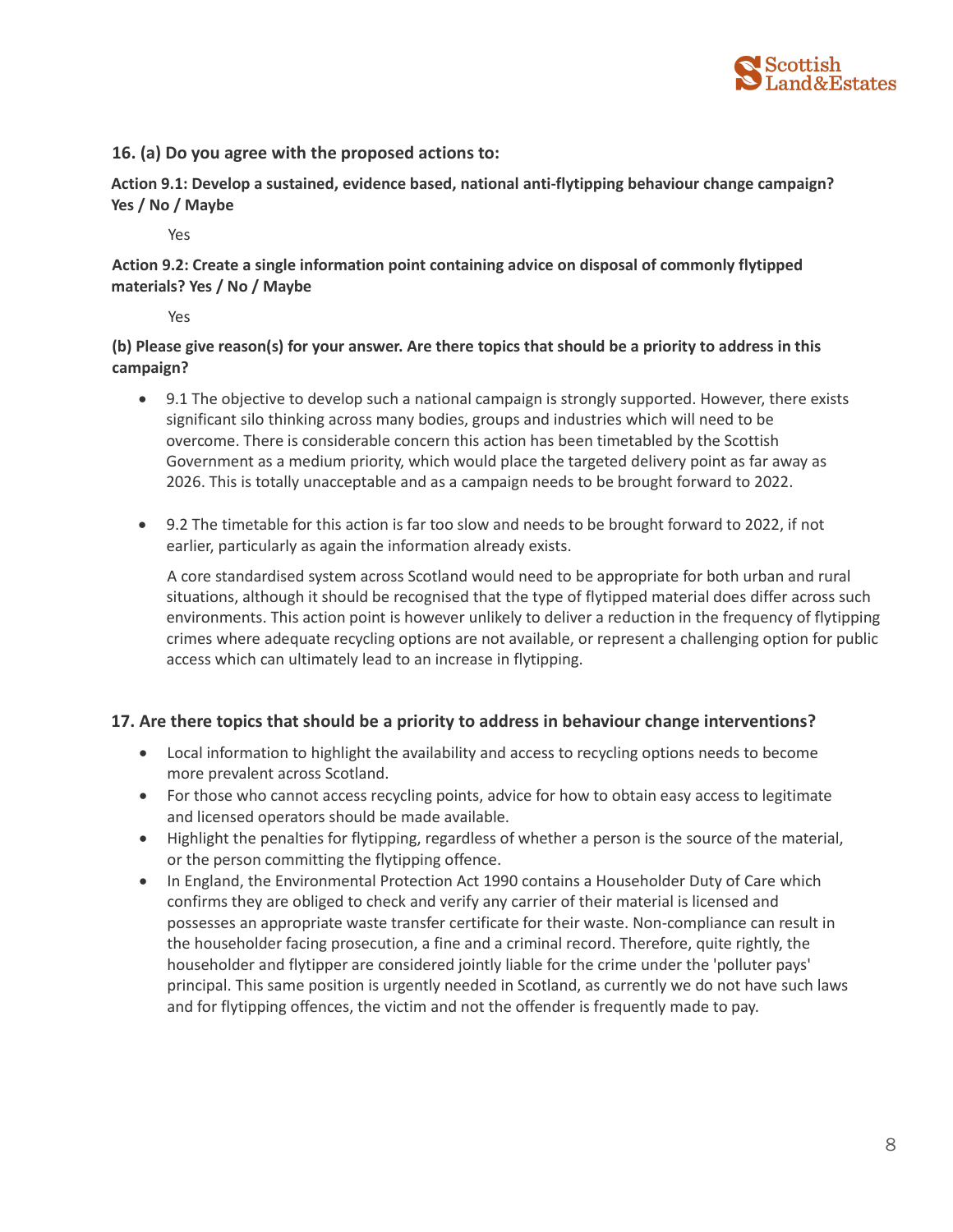

## **18. What information should be included in the single information point?**

- How to access legitimate waste and recycling resources, including locations and times of opening
- The penalties for not disposing of your waste correctly
- The cost of flytipping to your local community, and across Scotland, and what that money could otherwise have been used for as a public benefit

## **19. Is there a need to develop a definition of flytipping that can be adopted across Scotland? Yes / No / Do not know**

Yes

## **20. (a) Do you support the proposed actions to:**

**Action 10.1: Create a data sharing agreement to support gathering of data and work with stakeholders to improve consistence of data collection? Yes / No / Do not know.**

Yes

**Action 10.2: Explore incorporating data into a national database? Yes / No / Do not know**

Yes

**Action 10.3: Review the Dumb Dumpers system and ensure a fit for purpose mechanism for citizen reporting of flytipping exists in Scotland? Yes / No / Do not know**

Yes

**Action 10.4: Explore the development of a live picture of flytipping across Scotland? Yes / No / Do not know**

Yes

## **(b) Please give reason(s) for your answers.**

- 10.1 It is widely acknowledged the sharing of flytipping data is inconsistent and largely fragmented which demonstrates examples of current silo thinking and action. This has to change in order that Scotland can get a grip on the issue of flytipping at a national level.
- 10.2 Whilst we support the creation of a national database, the critical question is how this information would be used effectively to reduce the frequency of flytipping and bring offenders to account through an agreed process. The risk, as had been demonstrated by the Scottish Government's 2014 National Litter Strategy, is that such a database could remain just a source of information. Any new knowledge resource must be seen and used as an effective tool to tackle the problems we are increasingly facing.
- 10.3 Dumb Dumpers is not fit for purpose, and has not been so for years. There are countless examples of its ineffectiveness from the provision of incorrect telephone numbers for reporting, to the non-recording of incidents and lack of subsequent action. It is a resource that has failed at so many levels.
- 10.4 We support an initiative that will provide a live picture of flytipping across Scotland. It should be considered as an integral part of other monitoring and reporting initiatives to demonstrate trends and patterns of offences which could potentially lead to serial offenders being brought to justice.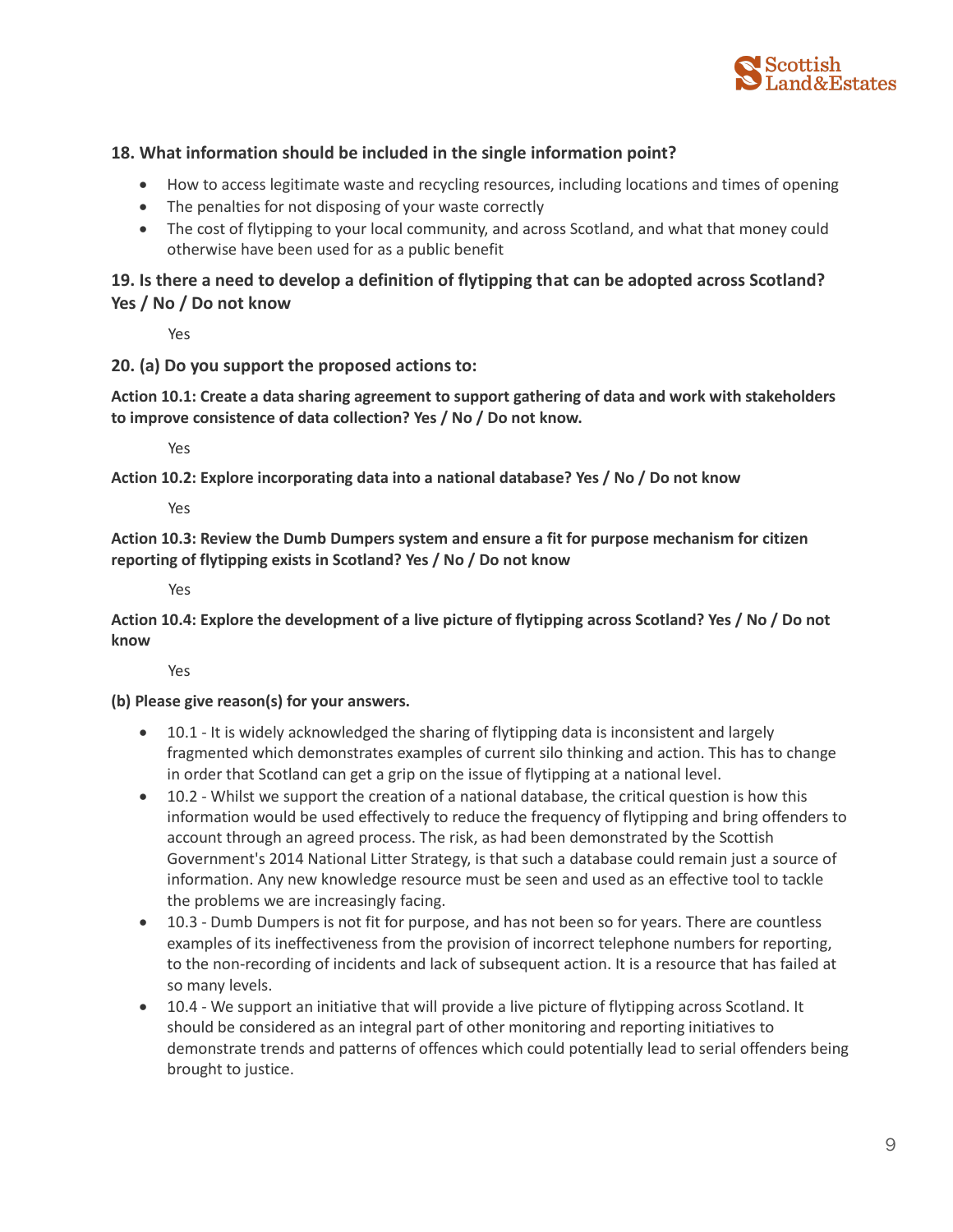

# **21. (a) Do you support mandatory reporting of flytipping incidents for statuatory bodies? Yes / No / Do not know**

Yes

## **(b) Please give reason(s) for your answer.**

Such reporting should be mandatory, although this could be achieved through an integrated approach linked to the suggested 'live picture' resource. Regardless, the reporting should be possible of being undertaken quickly and effectively, and even out on location at flytipping sites through the use of IT. Such measures would result in the quicker identification of flytipping hotspot areas, greater opportunities to identify and prosecute offenders, and more efficient removal of such waste

## **22. (a) Do you think we should continue to use Dumb Dumpers as the national reporting tool?**

No

## **(b) Please give reason(s) for your answers.**

- Absolutely not. Dumb Dumpers is not fit for purpose. There are countless examples of its ineffectiveness from the provision of incorrect telephone numbers for reporting, to the nonrecording of incidents and lack of subsequent action.
- Dump Dumpers now carries a legacy of failure which cannot be overcome. A totally new system needs to be introduced that can be used as an effective tool for the future, and not simply an inaccurate database. Of significant concern is that this action has been highlighted within this consultation as a medium term priority, meaning that it may not be delivered until 2026. This again demonstrates the Scottish Government's lack of understanding with regard to resources available, and what is now urgently required. This therefore needs to be a top priority if the public are to get behind any anti-flytipping campaigns and messaging.
- The totally new system needs to be introduced that can be used an effective tool for the future, and not simply an inaccurate database. Of significant concern is that this action has been highlighted as a medium term priority, meaning that it is could not be delivered until 2026. This needs to be a top priority if the public are get behind any anti-flytipping campaigns and messaging

## **(c) What are barriers to reporting flytipping incidents that occur on private land?**

- Where flytipping incidents are reported on private land, the greatest majority of land managers receive absolutely no support, either financially of logistically, to resolve the issue. In many cases such incidents are never reported as it is more expedient for the land manager to simply dispose the material at their own cost. Any request for assistance or support by a local authority or other such body is normally rejected out of hand. This is primarily because the local authority will be able to absolve themselves of the cost and logistical problems for the removal of the waste, and therefore such incidents are seldom officially recorded.
- There is no legal obligation for local authorities to assist with the removal of flytipped material, and therefore no incentive for them to address the problem. If reported independently, the land manager is frequently given notice by the local authority or other relevant body to remove and dispose of the waste at their own cost. If hazardous materials are present, a 7 day warning can be issued, with the land manager additionally being threatened of possible prosecution. This appears to now be an established process across Scotland where the victim is made to pay, and not the offender or the local body responsible for such waste.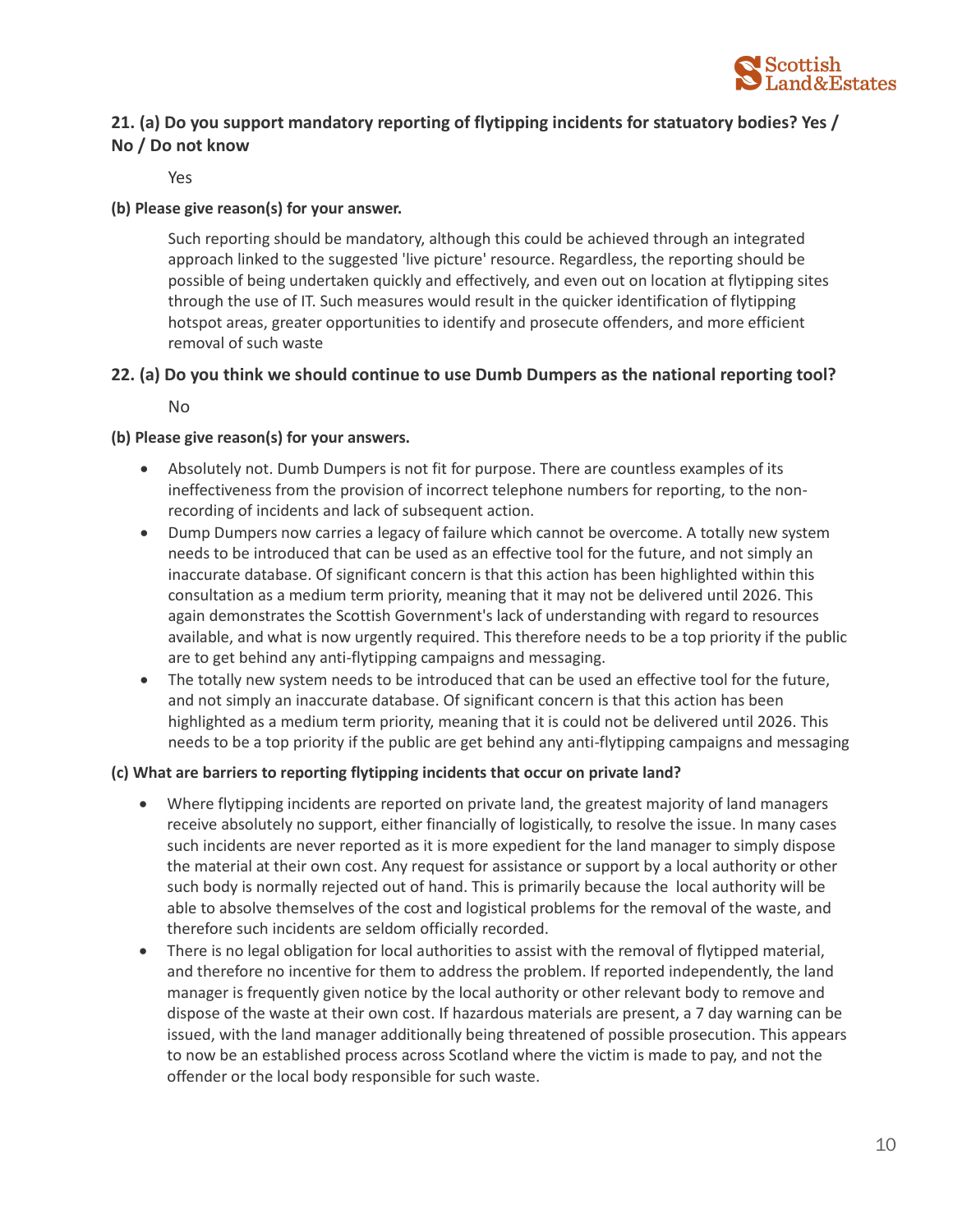

• There is therefore little incentive for the reporting of such incidents when there is overwhelming evidence of the unfair transfer of responsibility to private land owners, and low confidence in the existing procedures and willingness of the Scottish Government to address such issues.

## **(d) Who would you report flytipping to?**

If any reporting were to take place, it would usually be to the local authority or other responsible body such as a National Park

## **23. (a) Do you agree with the proposed actions to:**

**Action 11.1: Support and encourage information and resource sharing between stakeholders? Yes / No / Do not know**

Yes

## **Action 11.2: Explore how to support and encourage more reuse and repair of products that are commonly flytipped? Yes / No / Do not know**

Yes

**Action 11.3: Explore a flexible approach to waste disposal with a view to trial interventions? Yes / No / Do not know**

Do not know

## **(b) Please give reason(s) for your answers.**

- 11.1 We support the concept of sharing appropriate and relevant information between stakeholders in order to develop consistent, innovative and effective waste services and infrastructure
- 11.2 We support the concept of exploring how Scotland can encourage the reuse and repair of all material, but not only those that have been flytipped in city centre and urban areas. The use of limited amnesties for this purpose could be considered, however the extension of such schemes, and the proposed extension of these measures during different times of the year, would potentially be difficult to administer and implement and we are not confident this could be achieved. Further suggestions to support city centre and urban private land owner locations to keep areas clean is a example of how little understanding exists within Scottish Government in relation to the problems of flytipping across rural Scotland. The objective acknowledges the problem of flytipped asbestos is predominantly a rural problem, but other than seeking to understand the barriers of its disposal (which are already well known) there is nothing to support innocent rural land managers to deal with the problem if they are to avoid prosecution.
- 11.3 There is a deeper fundamental issue in relation to this point. A more flexible approach could be considered to assist with a limited number of cases, although this will not address the underlying problems. Additional detail would be required in order for us to make any additional comment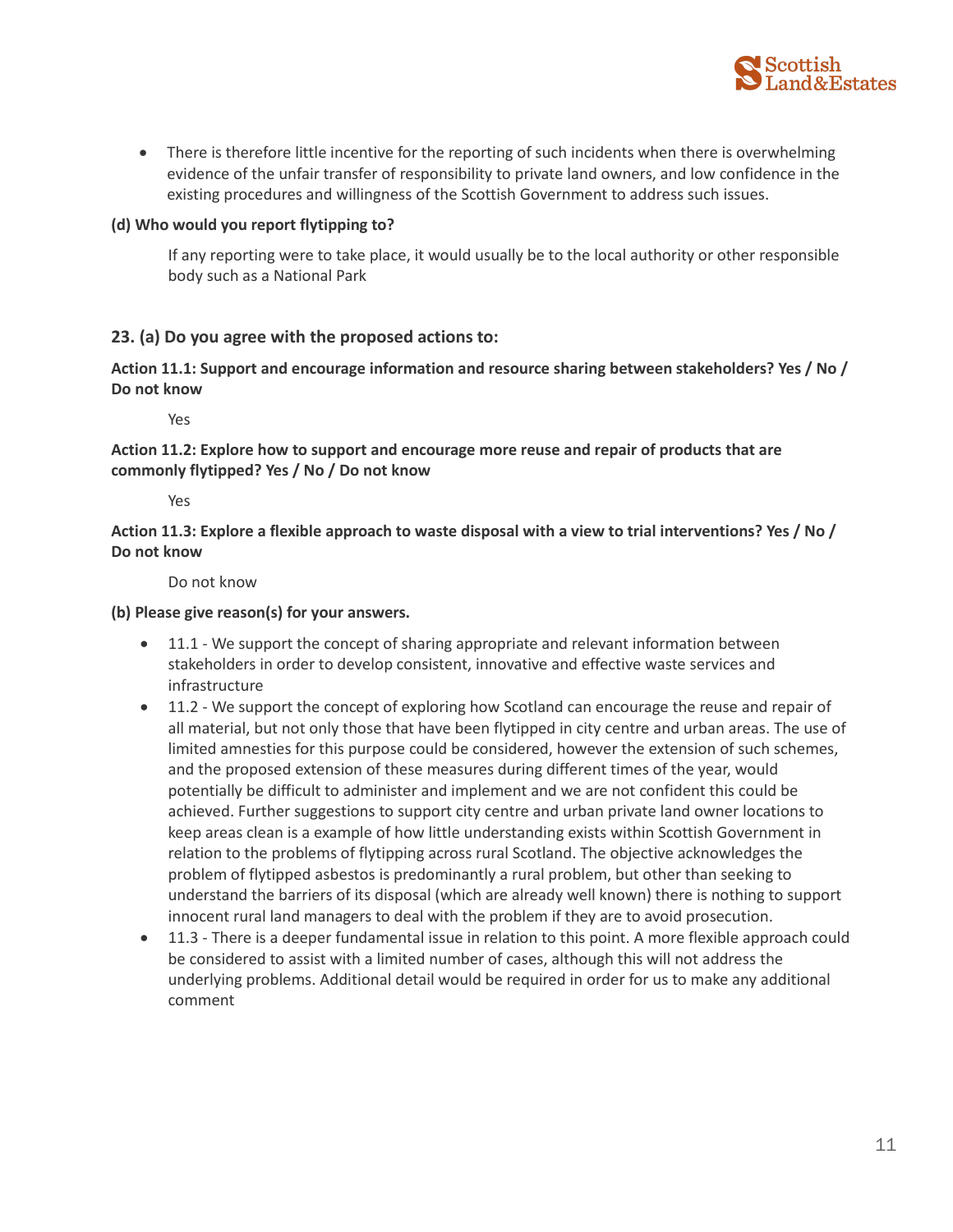

## **24. How can we support and encourage sharing of data and joined up services and infrastructure?**

The development of a Scotland wide flytipping data resource would appear to be the most effective method to creating a single reference information point which can be used to monitor and track the occurrence of such crimes, common issues, and patterns of behaviour. It should not however be simply an information database, but a tool that will additionally aid detection and support the prosecutions of offenders

## **25. Please provide examples of interventions (for example, amnesties or recycling groups) that have or have not work well?**

From what we have been told by Police Scotland's experts on this topic, flytipping is often part of serious organised crime activities, and therefore amnesties again will not impact the main culprits of flytipping. To be clear, flytippers are not interested in such interventions, and to believe so would demonstrate the Scottish Government's distinct lack of understanding regarding the motivations of the offenders. Such amnesties therefore would be seen by habitual flytippers as 'open season' to dispose of greater amounts of flytipped waste, with a reduced fear of prosecution.

## **26. What are the barriers to disposing of asbestos?**

The greatest barriers and challenges of asbestos disposal are three-fold:

- 1. Environmental. To remove the risk from contamination it can currently only be buried in a carefully managed way, and it takes a very long time (if ever) to safely degrade. This means that landfill is the only viable option.
- 2. Financial. The well managed and regulated removal and disposal of asbestos is highly expensive. Specialist companies can, and do, charge high fees for removing it from buildings or other locations, and they in turn pass on the subsequent land fill disposal costs to their clients.
- 3. Lack of deterrent. For an unscrupulous individual or business, the offer from a flytipper to dispose of the material for a few hundred pounds can be very attractive, especially as the risk of either party being caught and prosecuted is exceedingly low. Consequently, there is no effective deterrent to the unlawful disposal of asbestos. Local authorities are very quick to pass on such responsibility to the land manager under the threat of prosecution where asbestos has been flytipped, and thereby disassociate themselves from the problem. The flytipping of asbestos should carry additional severe penalties, including on the first offence.

## **27. (a) Do you agree with the proposed actions to:**

**Action 12.1: Explore the role of technology in assisting private landowners and land managers deter flytipping on their land? Yes / No / Do not know**

Yes

**Action 12.2: Produce updated guidance for private landowners on dealing with flytipping? Yes / No / Do not know**

Yes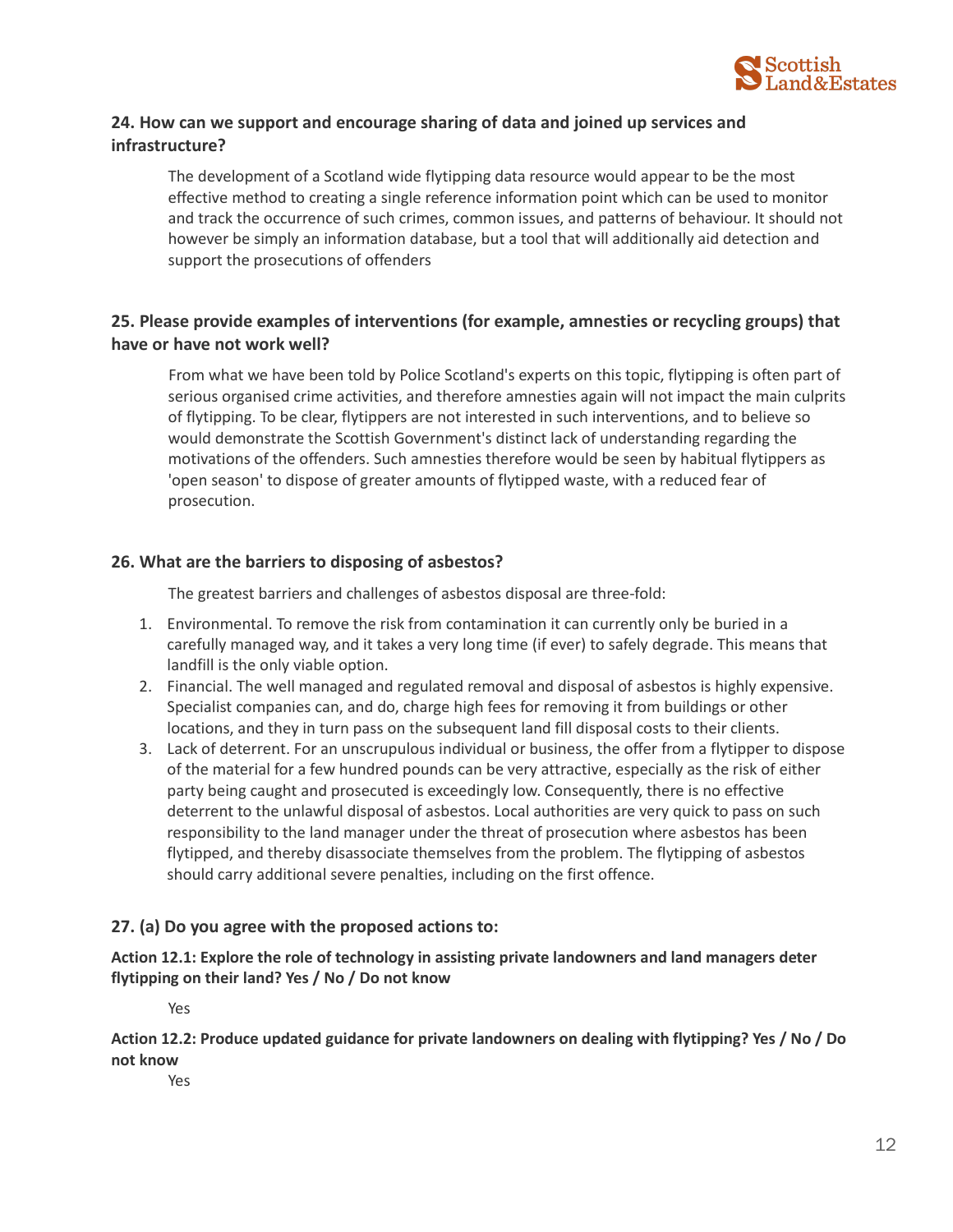

## **Action 12.3: Explore alternative financial support mechanisms available to private landowners and land managers? Yes / No / Do not know.**

Do not know

#### **(b) Please give reason(s) for your answer.**

- 12.1 Flytippers, and in particular those for whom this is part of their business, have many ways of avoiding detection when committing their crimes. This includes the simple use of false vehicle registrations, carry out the offences during the hours of darkness and wearing disguises. Because of their nature and location, rural land holdings can include hundreds of access openings and miles of tracks which cannot all be monitored. Signs and cameras are torn down and added to the flytipped waste. Kent Police have in the past used innovative technology to identify and bring offenders to prosecution, but such resources are unlikely to be within the available means of land owners or managers without significant financial assistance.
- 12.2 Land owners and managers are themselves perhaps some of the most knowledgeable people when it comes to tackling the problem of flytipping within their local environment. Whilst additional information and guidance is appreciated, what they most require is practical support to remove the waste form their land at minimal costs, and without the fear of prosecution. Habitual flytippers are very frequently involved other significant criminal activities and it is acknowledged by the Police that if a land owner or manager were to approach a flytipper, there is a danger to their safety. We are therefore unsure what updated guidance would be forthcoming.
- 12.3 Existing effective financial support mechanisms to private landowners and land managers do not exist, so we are perplexed by the suggestion that 'alternative' options may be available. Financial support is greatly needed as these groups are very much covering the cost of Scotland's ineffective strategies to address flytipping. Flytipping is perhaps one of the only crimes in Scotland where the victim is enforced to pay for the crimes of others, and this situation must be urgently and entirely reversed.

## **28. What support mechanisms need to be in place to help private landowners that are victims of flytipping?**

- Land owners and managers are covering the cost of managing and disposing of waste that would otherwise have been the responsibility of local authorities or other bodies. Financial resources need to be made available across Scotland which will eliminate these additional and irrecoverable costs at the earliest opportunity. In no other situation is such responsibility and cost transferred by the relevant authority to that of an innocent individual or business who is the victim of crime. Land owners and managers must not be held legally liable for offences that they have not committed.
- Where flytipping has occurred across across local authority boundaries, there needs to be a method of collaborative working, as opposed to the silo thinking that currently exists. An example is if flytipped material is proven to have been taken from one area local authority area, but tipped in another, neither authority will investigate and consequently no investigation or prosecution takes place. Consequently, both local authorities will be confident the removal problem and cost is off their hands, but they are prepared to prosecute the land owner if he/she doesn't remove the waste.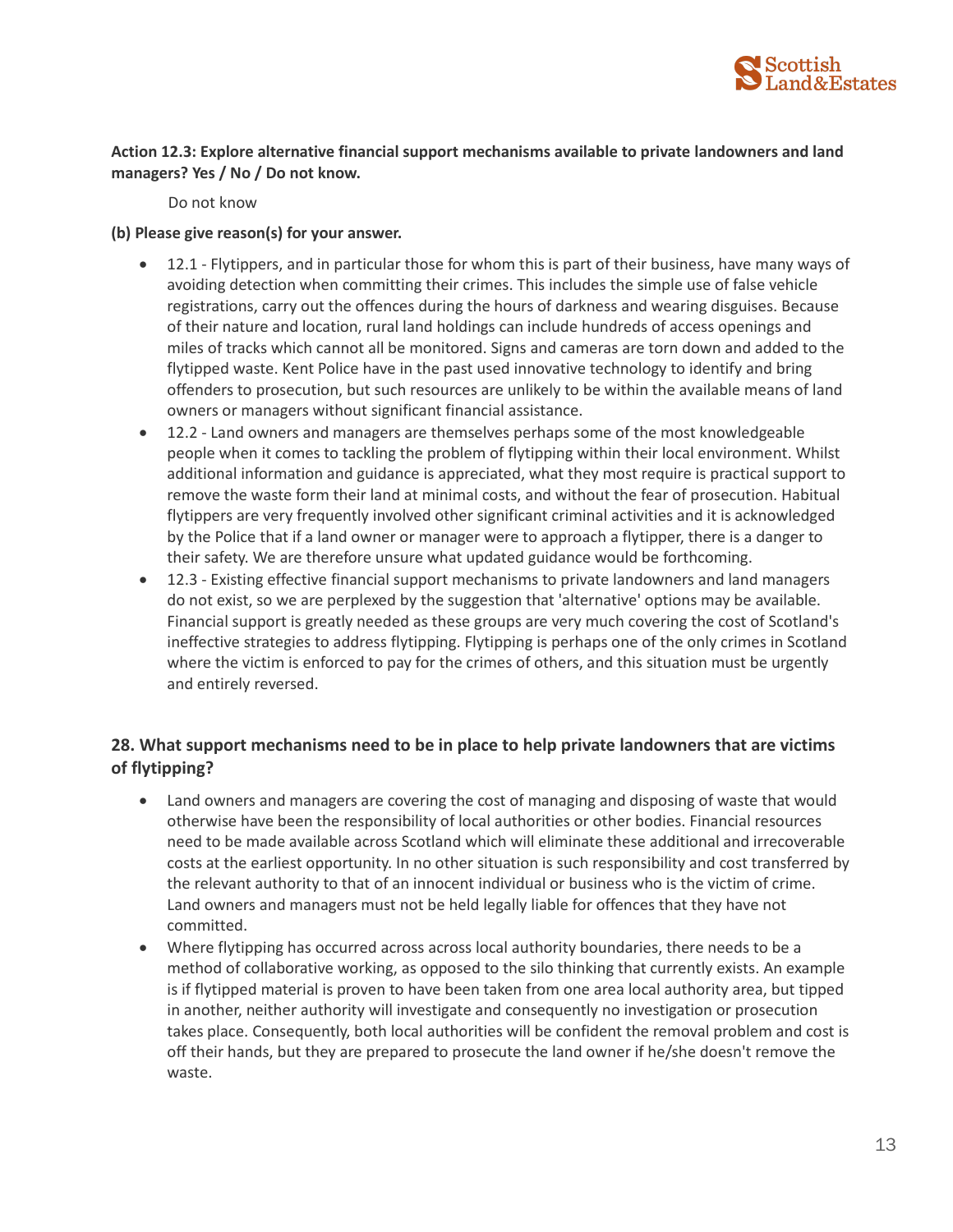

## **29. (a) Do you support the proposed actions to:**

**Action 13.1: Conduct an evidence review of barriers to enforcement of flytipping offences? Yes / No / Do not know**

Yes

**Action 13.2: Initially raise current fixed penalties issued by local authorities, Police Scotland, Loch Lomond and Trossachs National Park for flytipping to the maximum (£500) and explore possibility of raising the maximum further at a later date? Yes / No / Do not know**

Yes

**Action 13.3: Explore the possibility and benefits of enabling local authorities and national parks to use civil penalties to enforce flytipping offences? Yes / No / Do not know**

Do not know

**Action 13.4: Explore raising current fixed monetary penalties that can be issue by SEPA for flytipping offences to the maximum (£1000) and explore possibility of raising the maximum further at a later date? Yes / No / Do not know**

Yes

**Action 13.6: Review existing legislative powers for enforcing flytipping offences? Yes / No / Do not know**

#### **(b) Please give reason(s) for your answers.**

None of the recommendations here are sufficient in their own right or collectively to act as a sufficient deterrent to habitual flytippers whose activities account for a significant proportion of such problems across Scotland. As a consequence, these proposals are very weak and uninspiring in their aspirations.

- 13.1 A review of the barriers to enforcements would be welcome, although many of these are already well understood by Police Scotland, SEPA and local authorities. This review should be conducted at the earliest opportunity and ideally during 2022.
- 13.2 An immediate increase for minimum fines to £500 across Scotland would be a good starting point, but a flytipper can easily earn more than twice this in a day carrying out these activities. This should therefore be the minimum fine for a first offence, with a proportion of this and any subsequent penalties being used to increase further deterrents and support the costs of future prosecutions.
- 13.3 The use of civil penalties could be used as an initial options whilst further deterrents are formulated. However, a consistent and adequate Scotland wide approach should be sought to enable clarity for both offender and victim
- 13.4 Raising existing fixed monetary penalties up to a maximum of £1000 will be a welcome short term action. However, such levels will still be insufficient to deter committed flytippers who have built such activities into already established criminal portfolio. If £500 were to be the fine for a first offender, then £2000 for a second offence, and unlimited fines for subsequent offences, plus the crushing of the offender's vehicle and a possible prison term.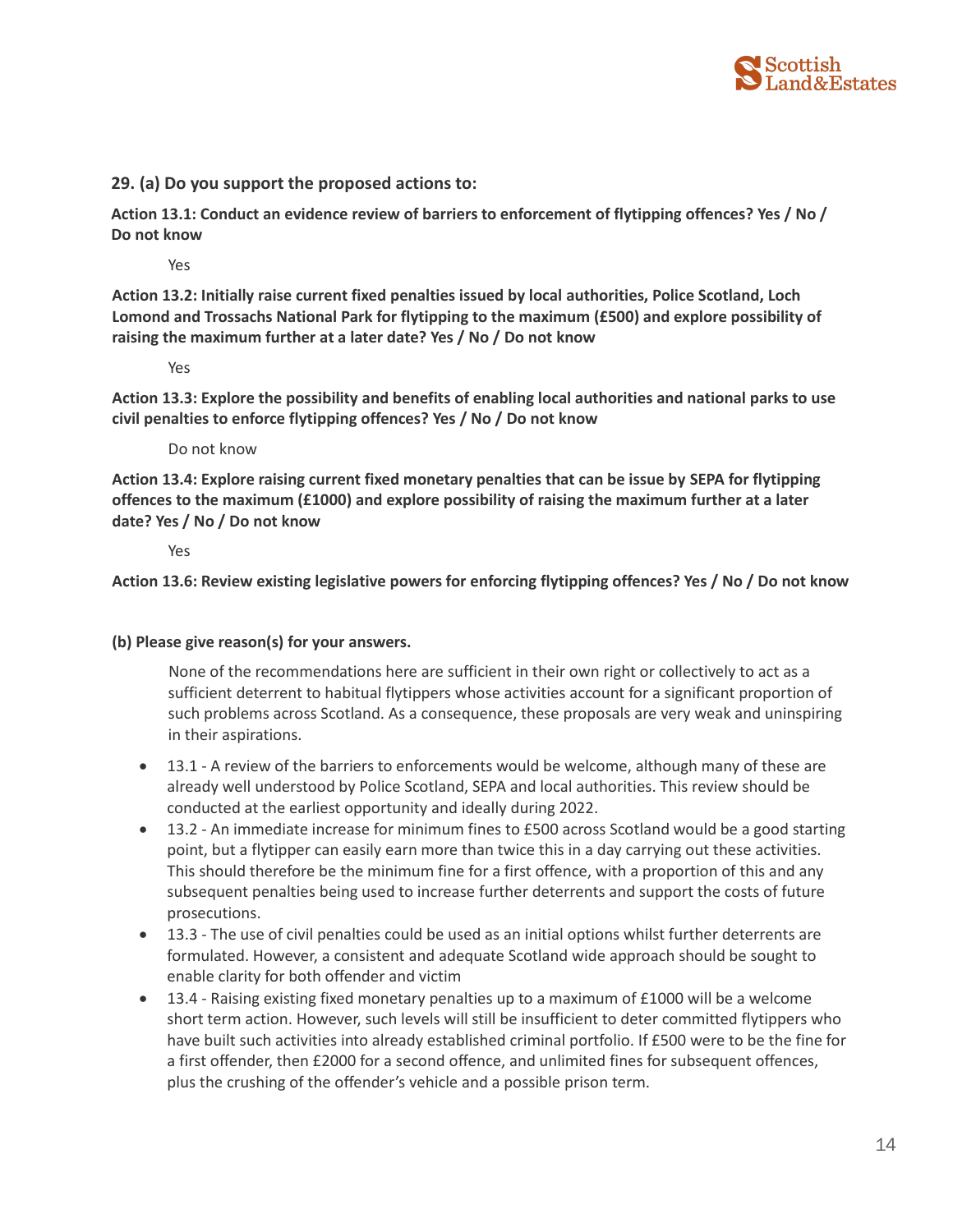

• 13.6 - We would fully support a long overdue review of existing legislative powers for enforcing flytipping offences. In England, the Environmental Protection Act permits unlimited fines, up to five years imprisonment, the crushing of vehicles and the seizure of other property from offenders, which covers the person who engaged the flytipper, and the person committing the flytipping offence. The Scottish Government urgently needs to drive forward the replication of such penalties in Scotland if we are to similarly see a reduction in flytipping.

## **30. (a) Do you support proposed actions to:**

## **Action 14.1: Come to an agreement and develop guidance on role and responsibilities in enforcing flytipping offences? Yes / No / Do not know**

Yes

**Action 14.2: Develop guidance on enforcement best practices, including on private land and seek for this to be voluntarily adopted by statuatory bodies? Yes / No / Do not know**

Yes

#### **(b) Please give reason(s) for your answers.**

14.1 - SLE would be willing to support an initiative that reduces the variability and inconsistency of designated roles and responsibilities to tackle the problems of flytipping on a national basis. This would potentially bring additional benefits in relation to enforcement penalties

14.2 - SLE would be willing to support this action and suggest that examples of best practice are sought from across the UK, such as the successful activities being utilised by Kent Police

SLE strongly believe however that significant deterrents are a better tool in all attempts to resolve flytipping that only enforcement. By the time the offenders are brought to justice, the crime has already been committed, so prevention is better than just punishment

## **31. Are there any additional proposals you think should be considered for the National Litter and Flytipping Strategy?**

- Unfortunately, the 2014 Strategy 'Towards a Litter Free Scotland' and associated 2019 output strategy objectives have not been fully implemented, and therefore it requires greater commitment to reducing littering and flytipping than we have previously seen. There is a genuine risk that a new strategy or framework will again see a lack of action on the ground and ultimately not produce worthwhile outcomes to the problems of litter and flytipping that have increased significantly since that time.
- It would appear from this consultation that this position is to be repeated as the proposals contained within this draft National Litter and Flytipping Strategy are exceedingly and concerningly weak in their aspirations and proposals to address what is a serious and escalating blight across Scotland.